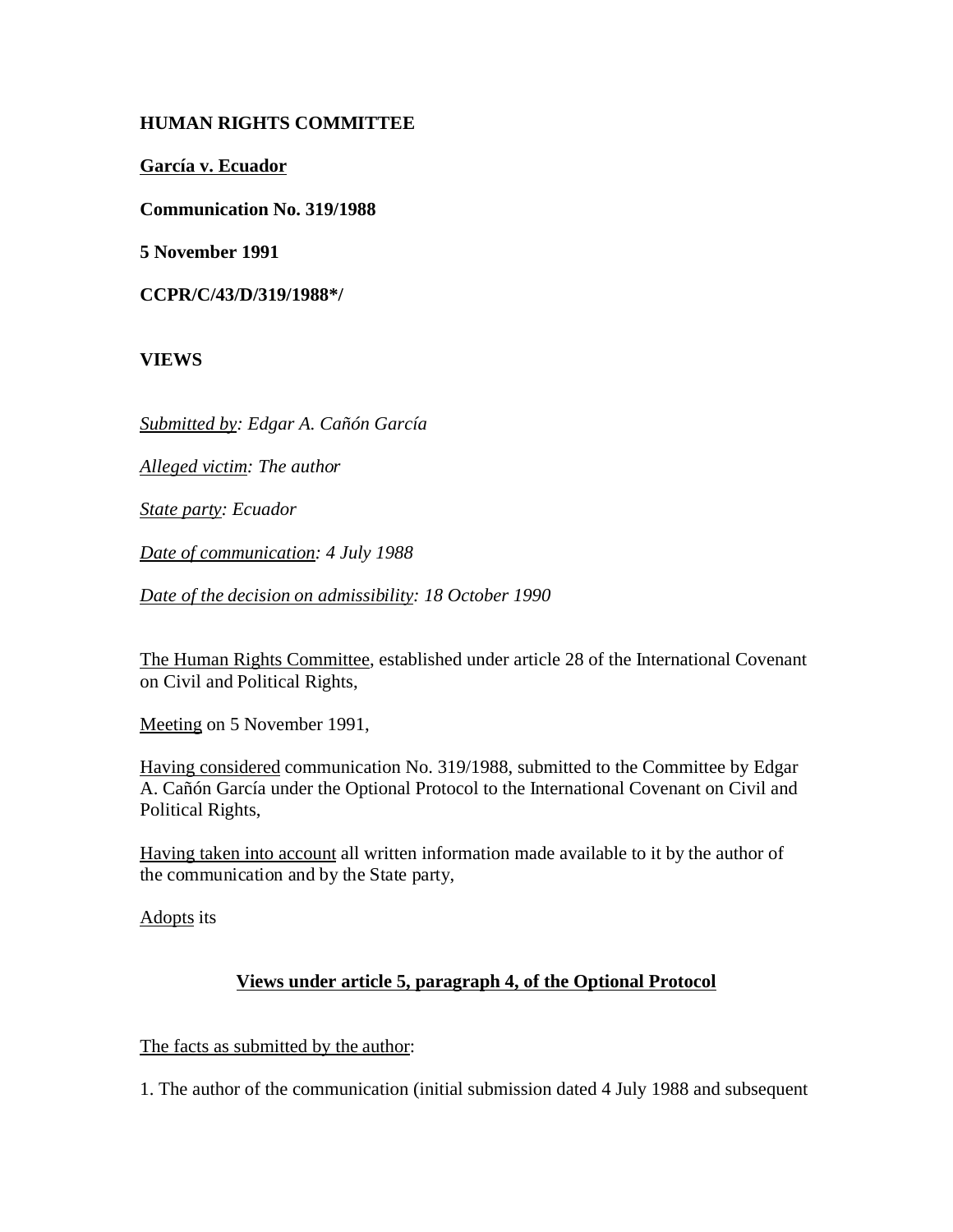correspondence) is Edgar A. Cañón García, a Colombian citizen currently imprisoned on a drug-trafficking conviction at the penitentiary in Anthony (Texas/New Mexico), United States of America. He is represented by counsel.

2.1 The author lived in the United States of America for 13 years until 1982, when he returned to Bogotá, Colombia, where he resided until July 1987. On 22 July 1987, he travelled to Guayaquil, Ecuador, with his wife. At around 5 p.m. the same day, while walking with his wife in the reception area of the Oro Verde Hotel, they were surrounded by 10 armed men, reportedly Ecuadorian police officers acting on behalf of Interpol and the United States Drug Enforcement Agency (D.E.A.), who forced them into a vehicle waiting in front of the hotel. He adds that he asked an Ecuadorian police colonel whether the Ecuadorian police (Policía Nacional Ecuatoriana) had any information about him; he was told that the police merely executed an "order" coming from the Embassy of the United States. After a trip of approximately one hour, they arrived at what appeared to be a private residence, where Mr. Cañón was separated from his wife.

2.2 He claims to have been subjected to ill-treatment, which included the rubbing of salt water into his nasal passages. He spent the night handcuffed to a table and a chair, without being given as much as a glass of water. At approximately 8 a.m. the next morning, he was taken to the airport of Guayaquil, where two individuals, who had participated in his "abduction" the previous day, identified themselves as agents of the D.E.A. and informed him that he would be flown to the United States on the basis of an arrest warrant issued against him in 1982.

2.3 In this context, the author notes that agents of the D.E.A. had offered him, in the course of a covert operation in 1982, to carry out a drug-trafficking operation, which he had declined. He submits that he never committed a drug-related offence, and argues that the U.S. authorities decided not to follow the formal extradition procedures under the United States-Ecuador Extradition Treaty, since the possibility of obtaining an extradition order by an Ecuadorian judge would have been remote.

2.4 After it had been ascertained that Mr. Cañón spoke and understood English, the socalled "Miranda rights" (after a landmark decision of the United States Supreme Court requiring criminal suspects to be informed of their right to remain silent, to obtain the assistance of a lawyer during interrogation, and that statements made by them may be used against them in court) were read out to him, and he was informed that he was detained by order of the United States Government. The author asked for permission to consult with a lawyer or to speak with the Colombian Consul at Guayaquil, but his request allegedly was turned down; instead, he was immediately made to board a plane bound for the United States.

2.5 As to the requirement of exhaustion of domestic remedies, the author indicates that he was unable to bring his case before an Ecuadorian judge so as to be able to determine the legality of his expulsion from the country. He further indicates that any recourse to the Ecuadorian courts in his current situation would not be effective; in this context, he notes that he does not have the financial means to seize the Ecuadorian courts, nor the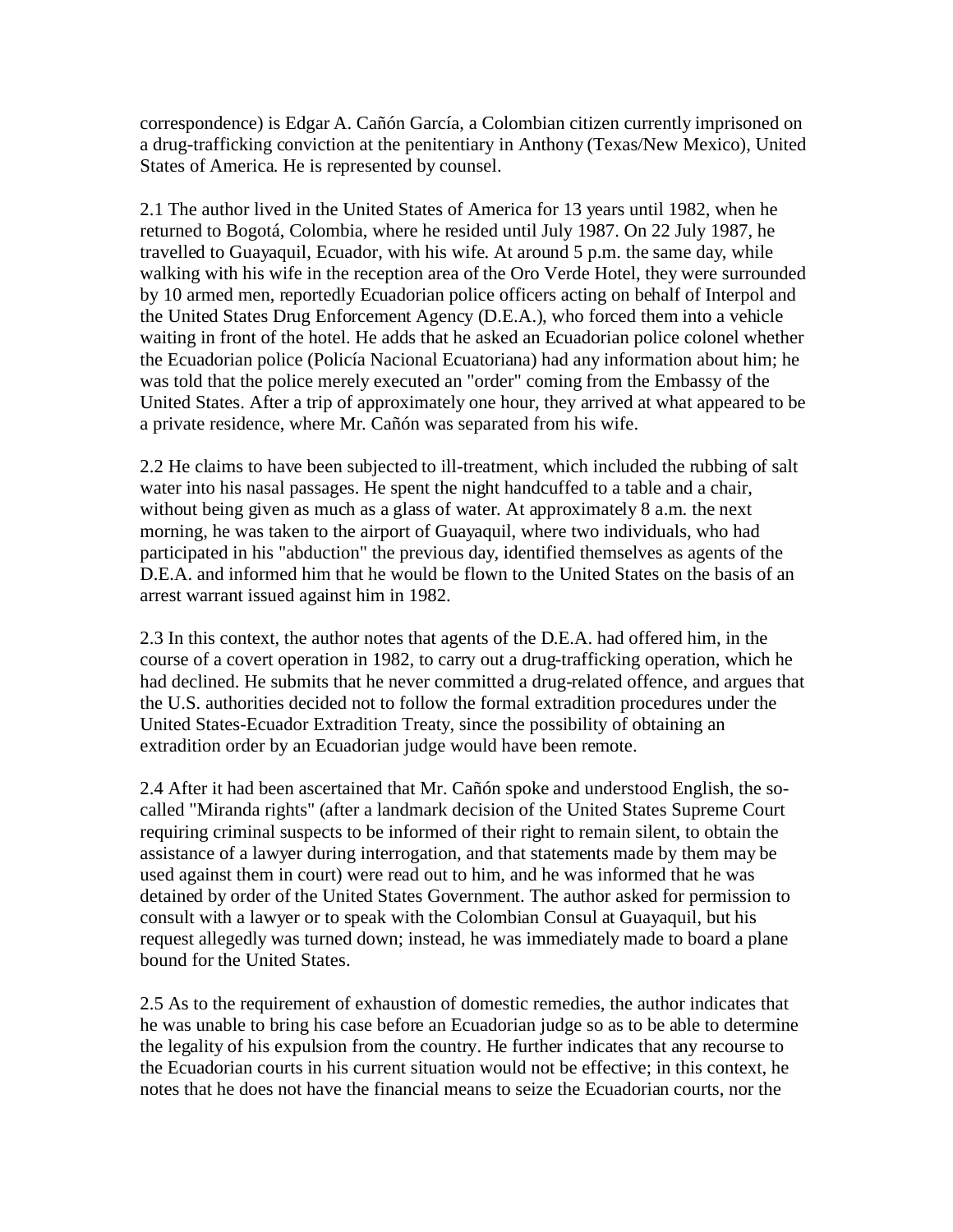benefit of legal assistance in Ecuador, which would enable him to start civil action and/or to seek criminal prosecution of those responsible for his alleged ill-treatment.

## The complaint:

3. The author submits that the facts described above constitute a violation of articles 2, 5, paragraph 2, 7, 9, paragraph 1, 13 and 17 of the International Covenant on Civil and Political Rights. In particular, he contends that, in the light of the existence of a valid extradition treaty between the State party and the United States at the time of his apprehension, he should have been afforded the procedural safeguards provided for in said treaty.

## The State party's information and observations:

4.1 The State party did not make any submission prior to the adoption of the Committee's decision declaring the communication admissible. On 11 July 1991, it informed the Committee as follows:

"The act in question occurred on 22 July 1987, before the present administration took office. Furthermore, the citizen in question has not submitted any kind of application or recourse to the competent national authorities.

Notwithstanding the foregoing, since it is the basic policy of the Ecuadorian Government to monitor the application of and respect for human rights, especially by the law enforcement authorities, a thorough and meticulous investigation of the act has been conducted which has led to the conclusion that there were indeed administrative and procedural irregularities in the expulsion of the Colombian citizen, a fact which the Government deplores and has undertaken to investigate in order to punish the persons responsible for this situation and to prevent the recurrence of similar cases in the country.

Moreover, it should be pointed out that, in compliance with clear legal provisions emanating from international agreements and national legislation, Ecuador is conducting a sustained andresolute struggle against drug trafficking which, on this occasion, regrettably caused police officers to act with a degree of severity that went beyond their instructions and responsibilities. In any event, acts such as this are certainly not consistent with the Government's policies and actions which are in fact directed towards assuring respect and observance of the human rights and fundamental freedoms of the individual, whether he is a national or a foreigner, while at the same time, ensuring public order and, in this specific case, meeting the Government's concern to maintain such an especially valuable asset as social peace and its obligation to combat drug trafficking with every legal means available to it in order to avoid situations which would be regrettable and which are occurring in a number of countries in the region and adjoining Ecuador.

The Government will communicate the relevant information on the measures taken to punish the persons responsible for this act."